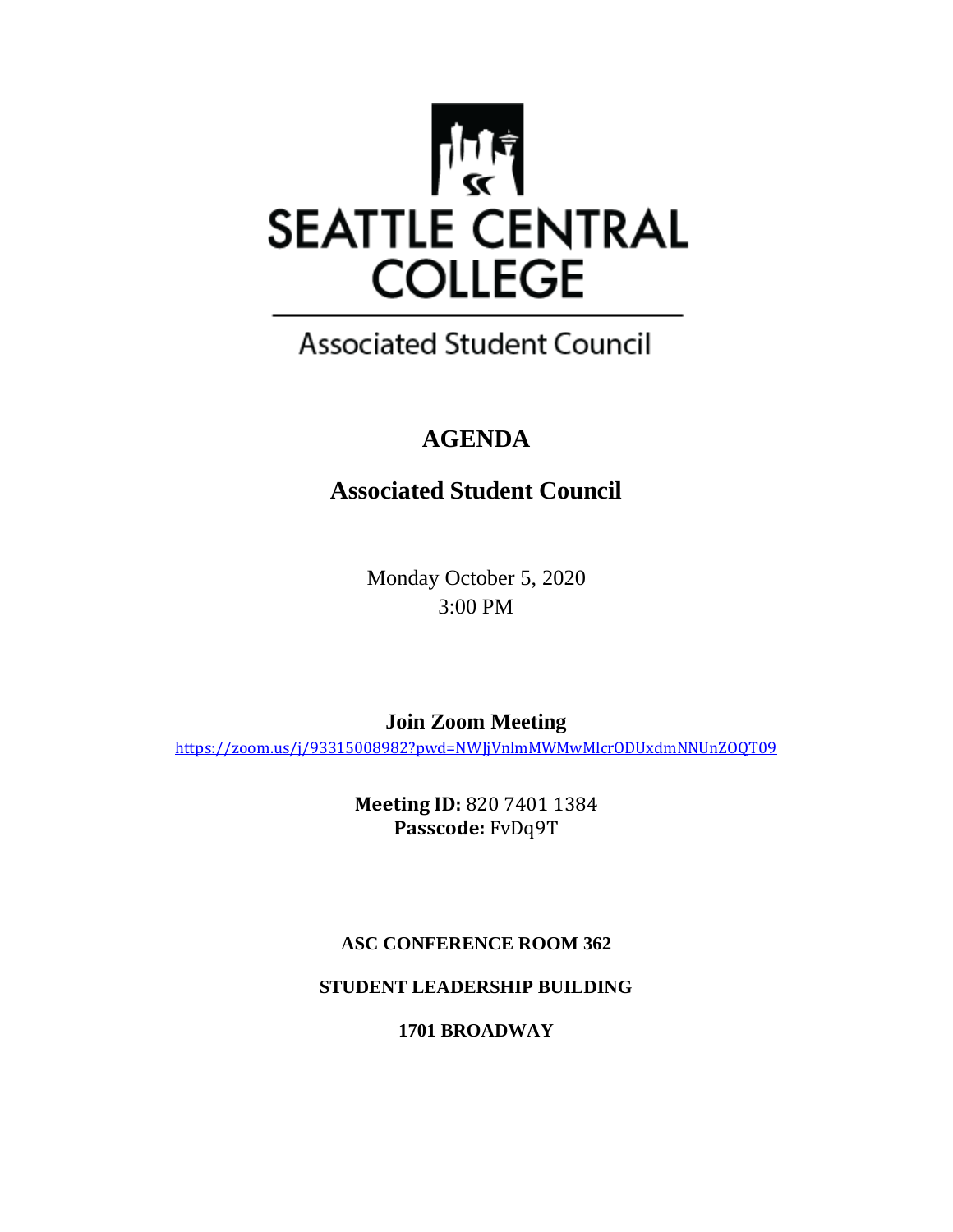### **Associated Student Council Members**

| <b>Executive of Finance</b>                     |
|-------------------------------------------------|
| Executive of Issues & Concerns.                 |
| <b>Executive of Legislative Affairs.</b>        |
|                                                 |
|                                                 |
|                                                 |
|                                                 |
|                                                 |
|                                                 |
|                                                 |
| Representative, Wood Technology Center.         |
| <b>Representative, Health Education Center.</b> |
| <b>Representative, Seattle Maritime</b>         |
|                                                 |

#### **Advisor: Dennis Coy Denman**

#### **QUESTIONS?**

#### Associated Student Council Staff – Seattle Central College

1701 Broadway Seattle, WA 98122.

(206)934-3890

[asc-admin.central@seattlecolleges.edu](mailto:asc-admin.central@seattlecolleges.edu)

#### \**BARRIER FREE LOCATION – REASONABLE ACCOMODATIONS FOR PERSONS WITH DISABILITIES AVAILABLE UPON REQUEST\**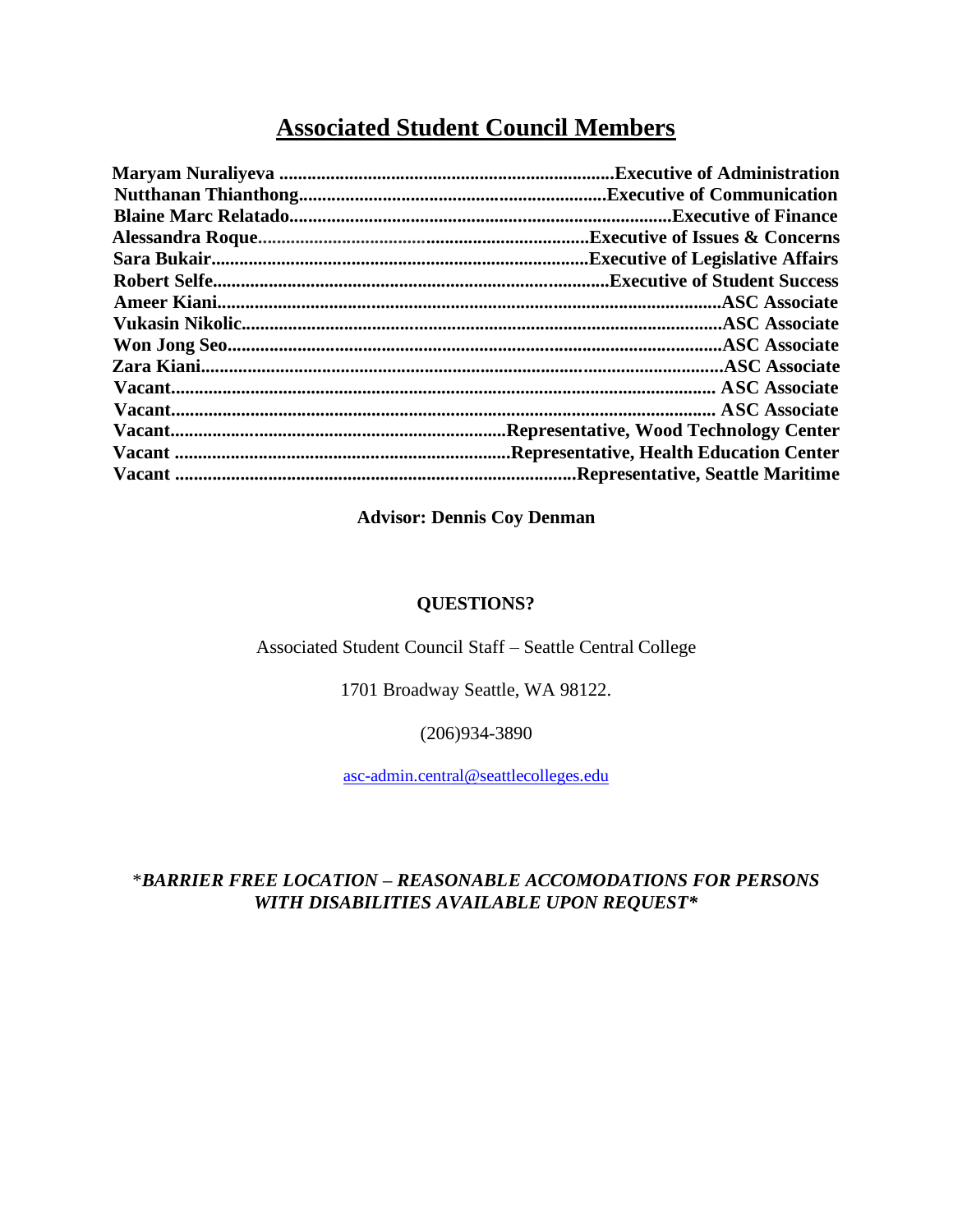# **ASSOCIATED STUDENT COUNCIL AGENDA**

#### A. **CALL TO ORDER** *1 min*

*Chairperson: Alessandra Roque – Executive of Issues and Concerns*

#### B. **ROLL CALL** *1 min*

#### C. **LAND USE AND ACKNOWLEDGEMENT** *1 min*

*"I acknowledge the land on which we stand today as the traditional home of the Coast Salish people, the traditional home of all tribes and bands within the Duwamish, Suquamish, Tulalip and Muckleshoot nations. Without them, we would not have access to this gathering and to this dialogue. I ask that we take this opportunity to thank the original caretakers of this land who are still here."* 

#### D. **APPROVAL OF MINUTES** *2 min*

1. ASC Special Meeting, Friday September 18th 2020

#### E. **PUBLIC COMMENT PERIOD** *5 min*

#### F. **OLD BUSINESS** *5 min*

#### G. **NEW BUSINESS**

- 1. **Revisit Associated Student Council Goals** Maryam Nuraliyeva Executive of Administration (*10mins)*
- 2. **Discuss Student Success Help/Resources** Robert Selfe Executive of Student Success (*10mins*)
- 3. **Decide Social Media Platform Engagement** Nutthanan Thianthong Executive of Communication (*10mins)*
- 4. **Discuss ASC Associate Vacancies**  Maryam Nuraliyeva Executive of Administration *(10mins)*